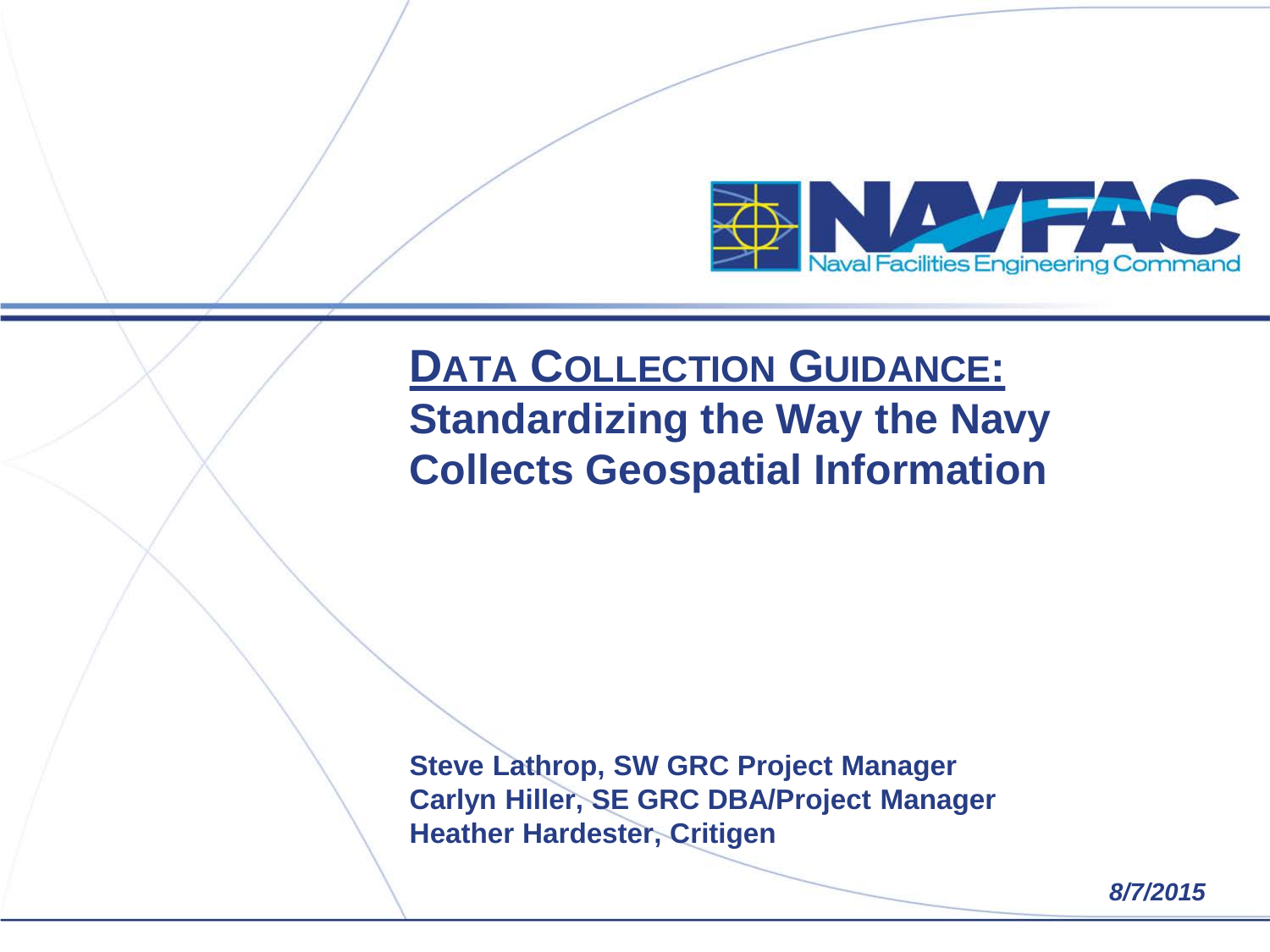



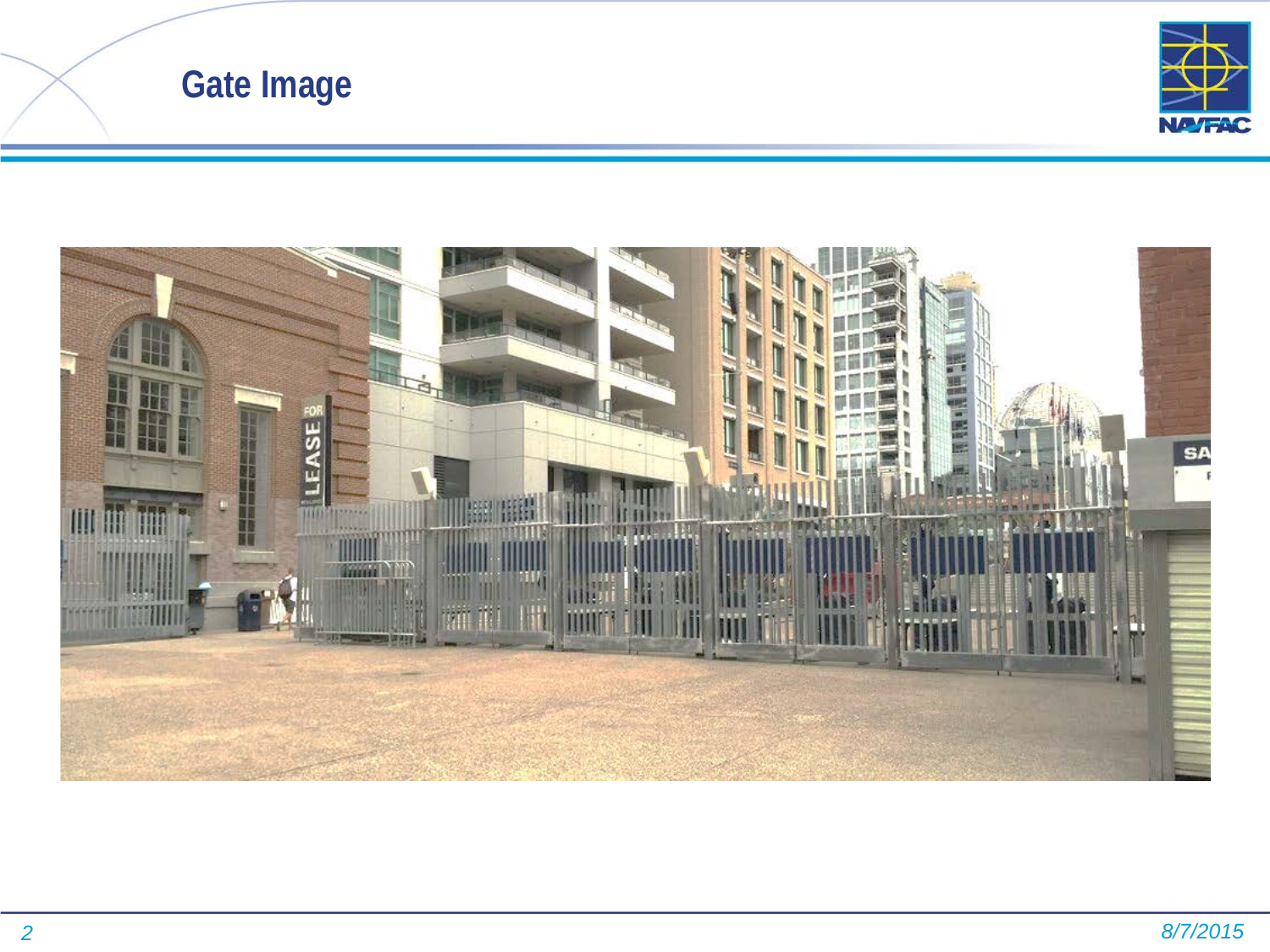### **NAVFAC GeoReadiness**





- **Enterprise GIS Program**
- **9 Navy Regions Worldwide**
- **~75 People**
- **1000 Distinct Properties**
- **Common Mission**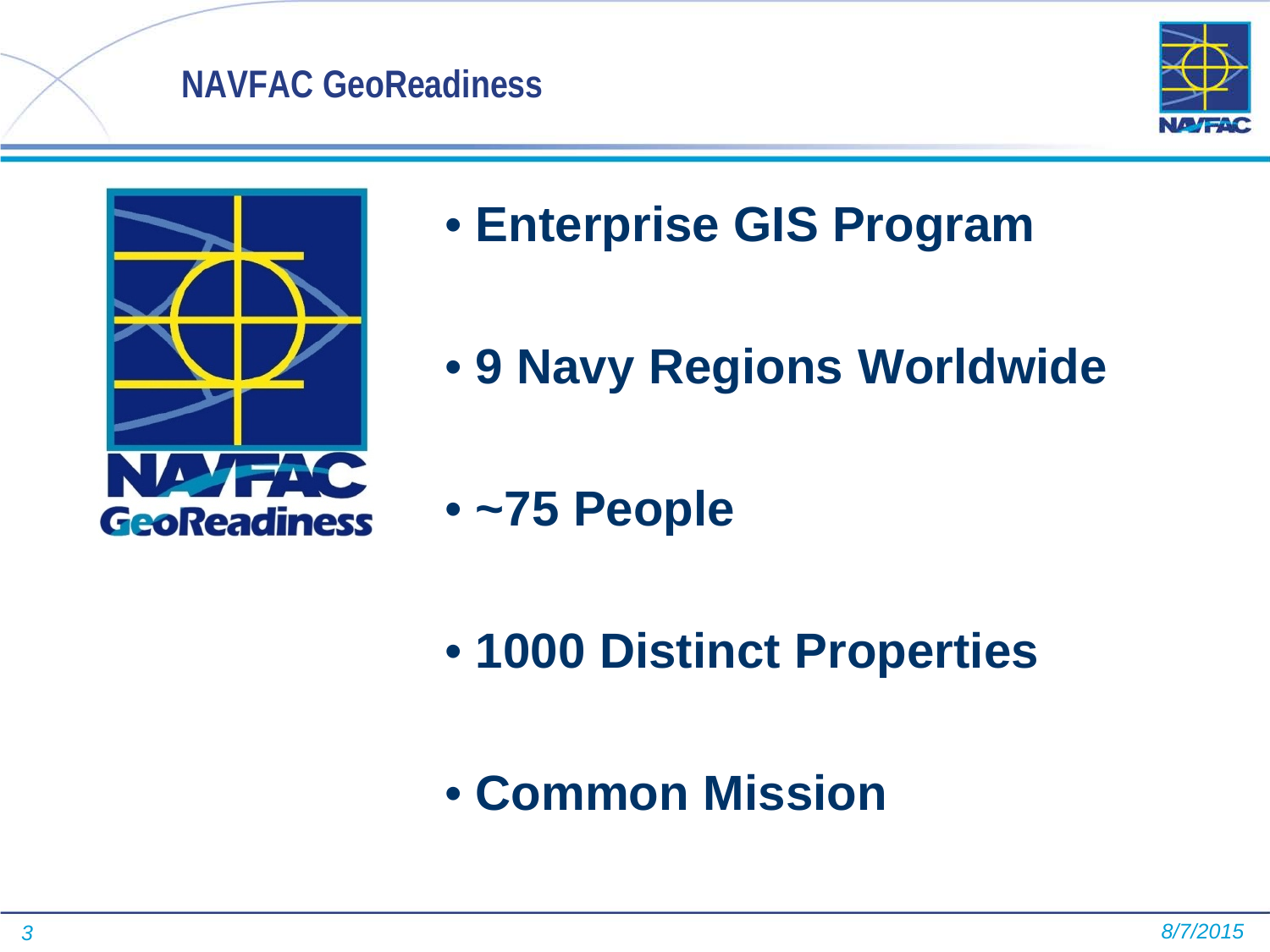## **DATA COLLECTION GUIDE (DCG) BACKGROUND**



- **How does a distributed group standardize data collection?**
- **What resources are already available?**
- **How do we achieve buy-in?**
- **How do we evolve with mission needs and system changes?**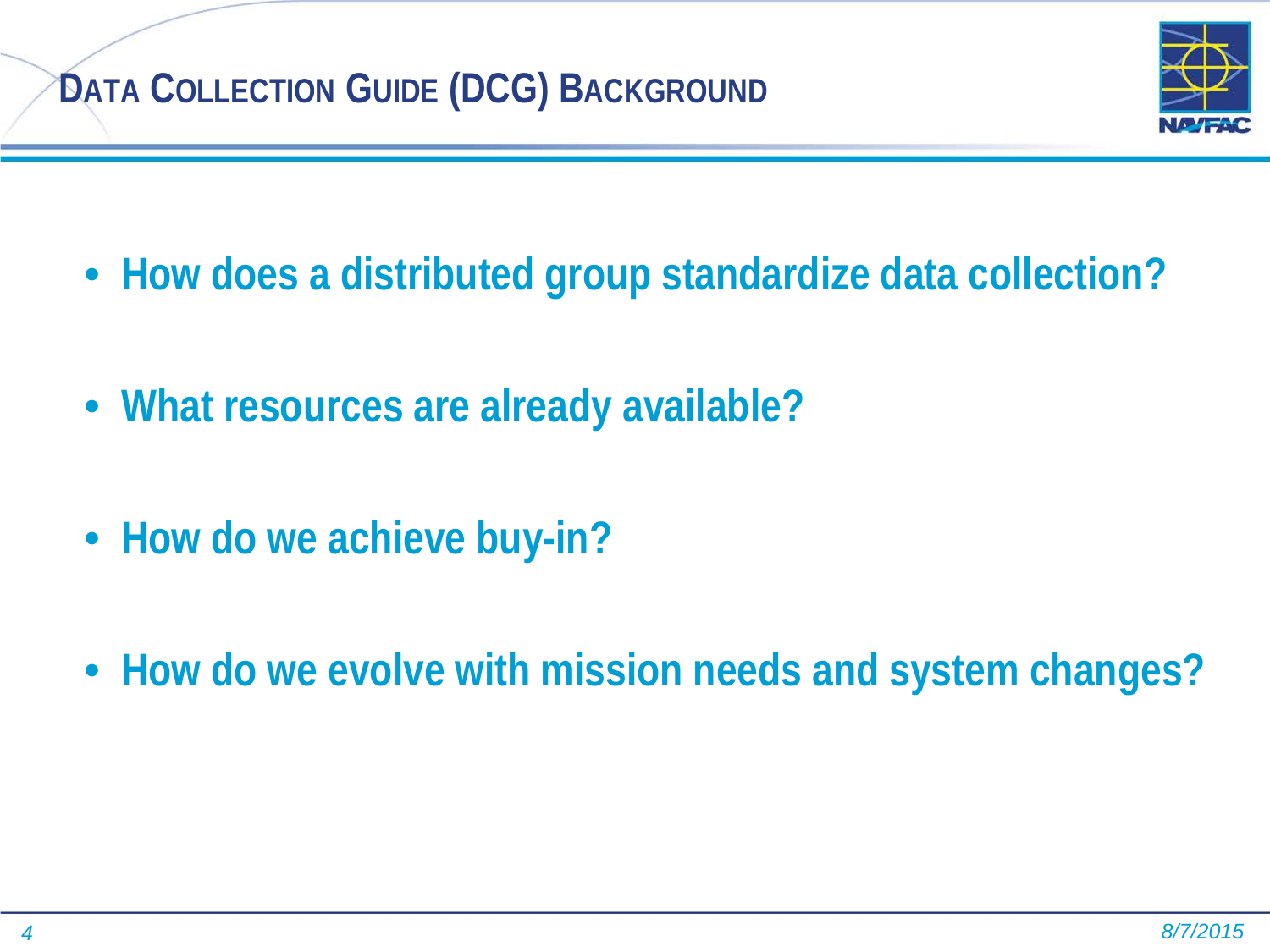## **NAVFAC Data Collection Guide**



| <b>NAVFAC Data Collection Guide</b>                                                                                                                                                                                                                                                                                                               | Building v2.0                                                                                                                          |  |  |  |  |
|---------------------------------------------------------------------------------------------------------------------------------------------------------------------------------------------------------------------------------------------------------------------------------------------------------------------------------------------------|----------------------------------------------------------------------------------------------------------------------------------------|--|--|--|--|
|                                                                                                                                                                                                                                                                                                                                                   | <b>Data Collection Guide</b>                                                                                                           |  |  |  |  |
| GeoReadiness                                                                                                                                                                                                                                                                                                                                      | <b>Building v2.0</b>                                                                                                                   |  |  |  |  |
| This Data Collection Guide (DCG) defines a recommended standard for geospatial data<br>collection and extraction methodology for the below data layer implemented under the United<br>States Navy GeoReadiness Program. The DCG supersedes the Guidelines for Installation<br>Mapping and GeoSpatial Data document.<br><b>Data Layer Details:</b> |                                                                                                                                        |  |  |  |  |
|                                                                                                                                                                                                                                                                                                                                                   |                                                                                                                                        |  |  |  |  |
|                                                                                                                                                                                                                                                                                                                                                   | <b>Building</b>                                                                                                                        |  |  |  |  |
| <b>Layer Name:</b><br><b>Navy Data Model 3.02 Description:</b>                                                                                                                                                                                                                                                                                    | A roofed, floored and walled structure that is<br>completely enclosed. Source: RPIM, v2.0,<br>extracted 4/1/2008                       |  |  |  |  |
| <b>Geometry Type:</b>                                                                                                                                                                                                                                                                                                                             | Polygon                                                                                                                                |  |  |  |  |
| <b>Feature Dataset:</b>                                                                                                                                                                                                                                                                                                                           | Common                                                                                                                                 |  |  |  |  |
| Feature Crosswalk - Navy Pre-3.0 Feature<br>Class:                                                                                                                                                                                                                                                                                                | carport area, shed area, structure existing area<br>(STR STAT $D \Leftrightarrow$<br>DEMOLISHED-Structure that has been<br>demolished) |  |  |  |  |
| Linked Systems/Tables/Databases:                                                                                                                                                                                                                                                                                                                  | iNFADS, Conservation Database, Historic District                                                                                       |  |  |  |  |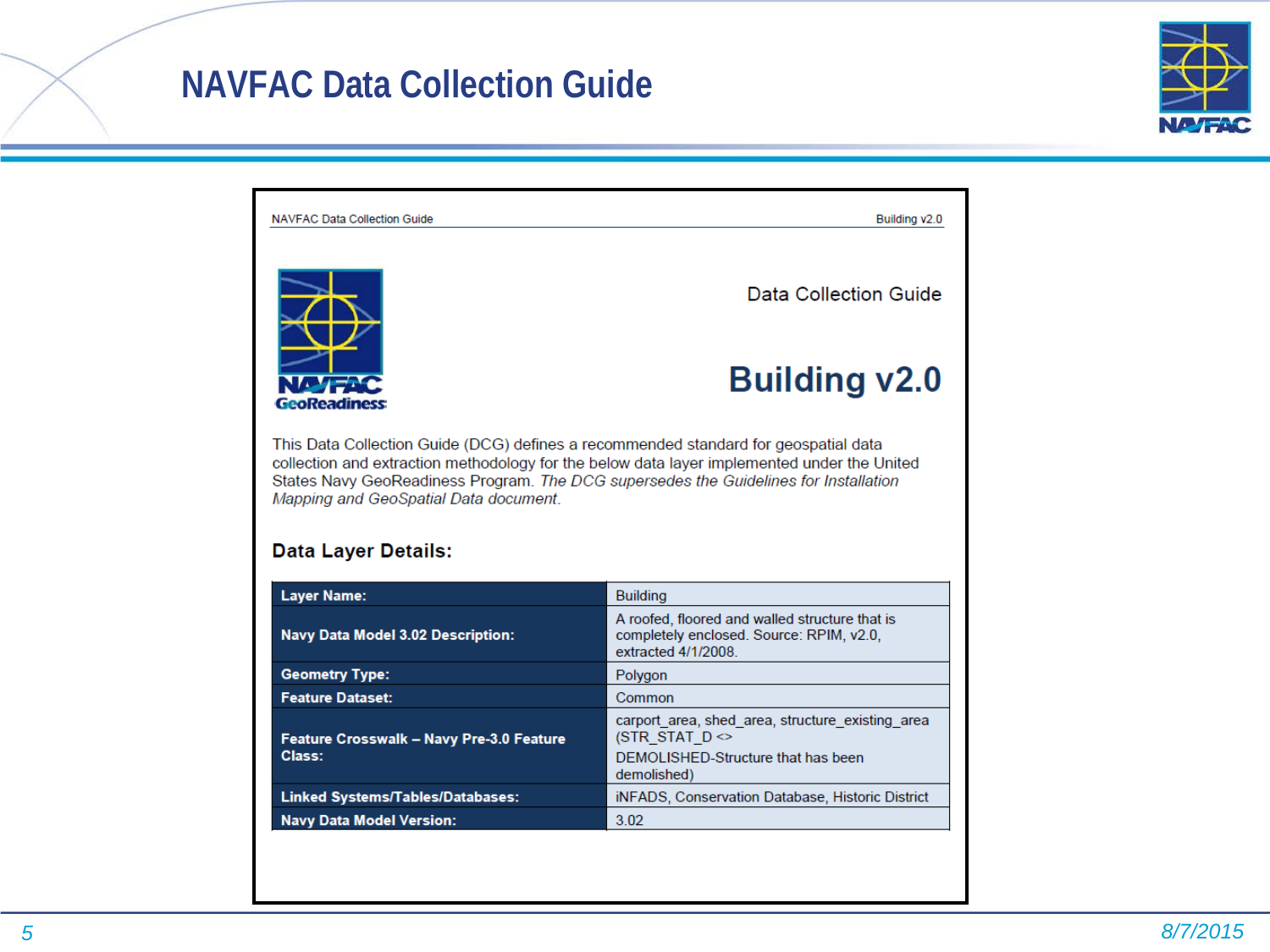## **ALIGNING GEOREADINESS AND NAVY AND DOD INITIATIVES**



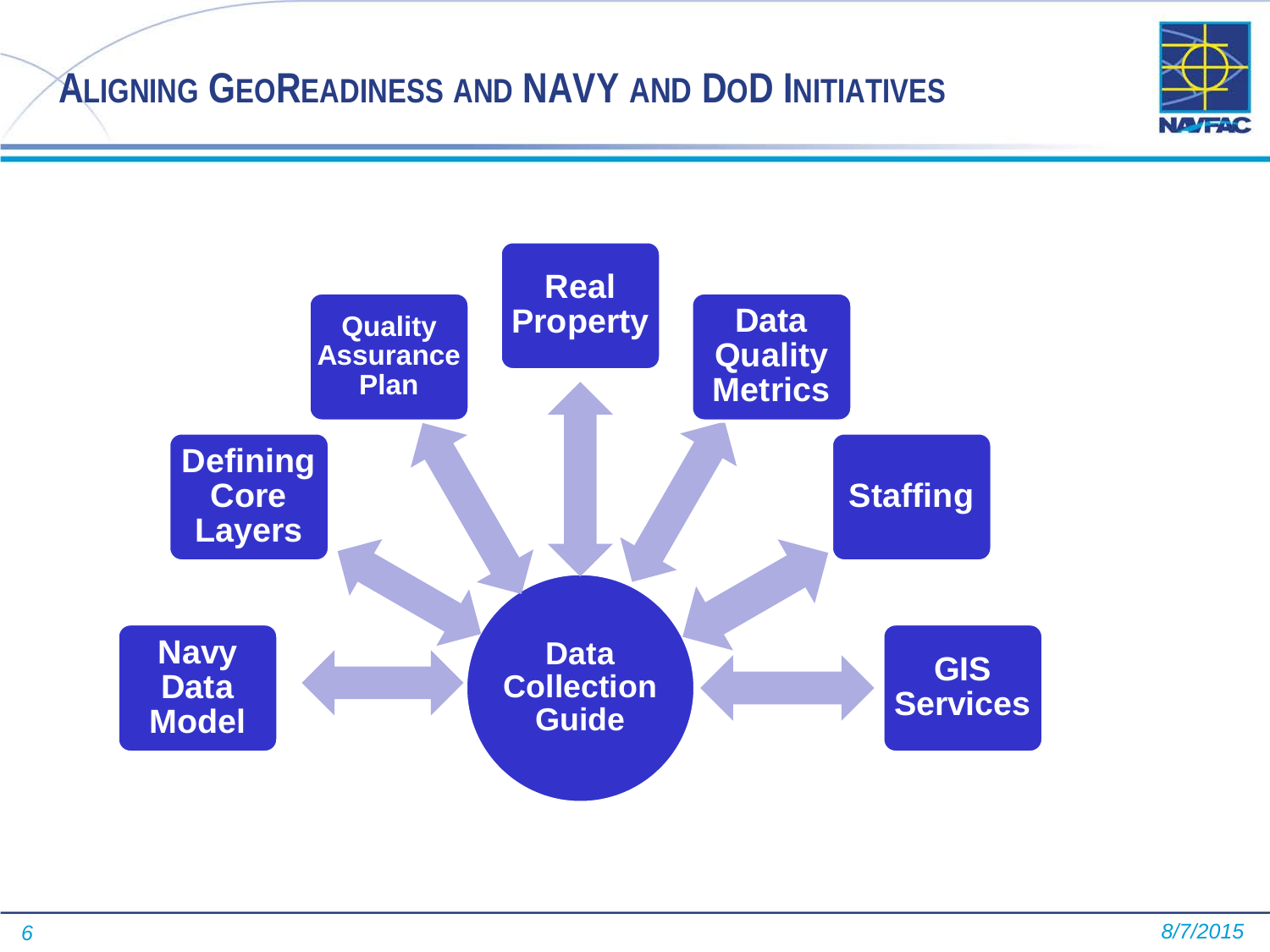**DATA COLLECTION GUIDE (DCG): PROJECT PHASES**

- •**Data Collection Guidance (DCG)**
	- **One chapter for each NDM Data Layer**
	- **Initial Review Phase**
	- **Annual Update**
- •**Web-Enabled User Review & Feedback Tool**
	- **Chapter Review Dashboard**
	- **Comments Dashboard**
	- **Chapter Details page**
	- **Automated Notification System**

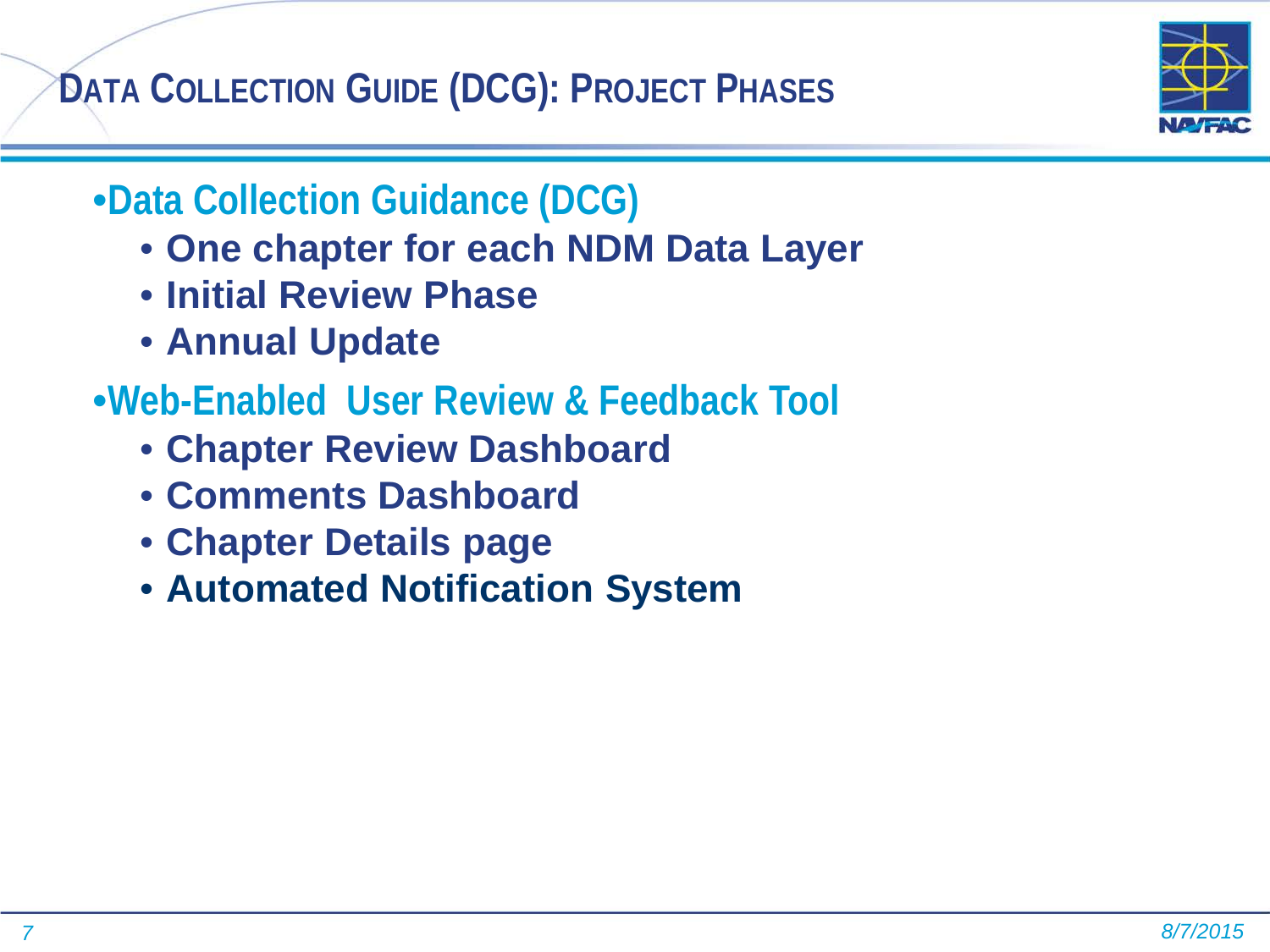**DATA COLLECTION GUIDE: CHAPTER SECTIONS**



## •**11 Sections per Chapter**

- **Feature Definition**
- **Feature Roles and Responsibilities**
- **Temporal**
- **Completeness**
- **External Authoritative Database of Record**
- **Acceptable Data Sources**
- **Spatial Representation**
- **Positional Accuracy**
- **Attribution**
- **Metadata Completion**
- **Data Quality Evaluation Measures**
- •**Aligns with other DoD Service User Guides/Quality Assurance Manuals & Metrics Assessments (US Army & Marine Corps)**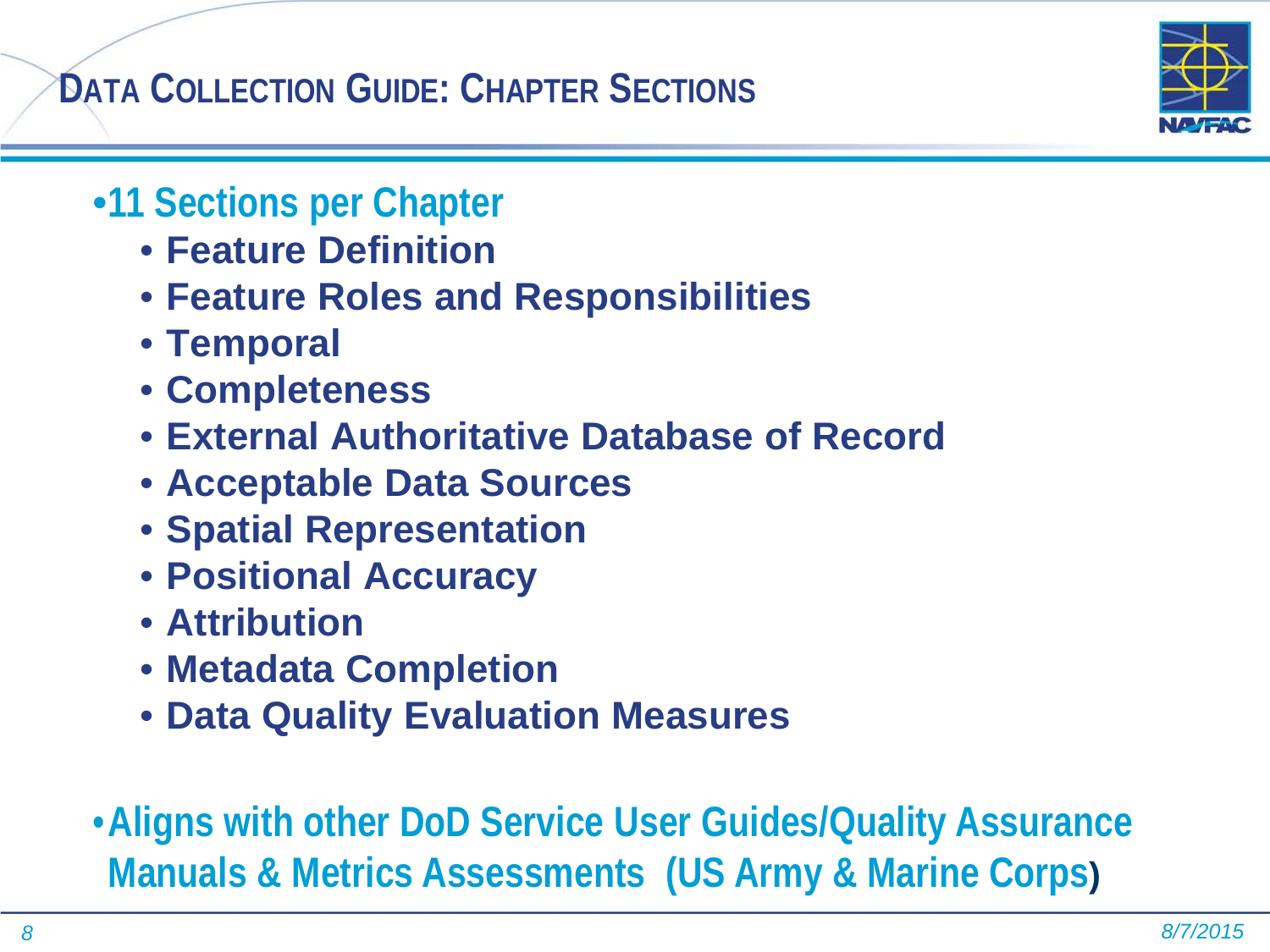### **DATA COLLECTION GUIDE: CHAPTER SECTION EXAMPLE**



#### **Inclusions**  $7.4.1$

All Recreational Areas shall be contained in this feature class. Several examples are listed below, but this is not an all-inclusive list. Questions regarding inclusions should be referred to the Regional GRC.

| <b>OBJECT</b>                                   | <b>DESCRIPTION</b>                                                                                                                                  | <b>EXAMPLES</b>                                                            | <b>EXAMPLE IMAGE</b> |
|-------------------------------------------------|-----------------------------------------------------------------------------------------------------------------------------------------------------|----------------------------------------------------------------------------|----------------------|
| <b>Baseball Field/</b><br><b>Softball Field</b> | Designated outdoor area<br>pertaining to baseball/<br>softball fields<br>Corresponds to iNFADS<br><b>PLAYING FIELDS</b><br>$(750-20)$ .             | <b>NAS Jacksonville</b><br>baseball field.                                 |                      |
| <b>Basketball</b><br>Court                      | Designated outdoor area<br>pertaining to Outdoor<br><b>Basketball Court.</b><br>Corresponds to INFADS<br><b>OUTDOOR PLAYING</b><br>COURTS (750-10). | <b>NAS Key West</b><br>basketball court in<br>housing area.                |                      |
| <b>Circuit Training</b>                         | Designated outdoor area<br>pertaining to circuit<br>training.                                                                                       | Areas on an<br>installation that<br>are specified for<br>circuit training. |                      |

#### 7.4.2 Exclusions

The following examples may be incorrectly placed in the RecreationArea layer. It should be noted that this is not an all-inclusive list and questions regarding exclusions should be referred to the Regional GRC.

| <b>OBJECT</b>                    | <b>DESCRIPTION</b>                                              | <b>EXAMPLES</b>                                 | <b>EXAMPLE IMAGE</b> |
|----------------------------------|-----------------------------------------------------------------|-------------------------------------------------|----------------------|
| Recreational<br><b>Pavilions</b> | An outdoor structure<br>often used for<br>amusement or shelter. | This would be<br>added to Structure.            |                      |
| <b>Driving Range</b>             | An outgranted location<br>use for golf driving<br>practice.     | This would be<br>added to<br>GolfCourseFeature. |                      |
| <b>Golf Course</b>               | An outgranted location<br>used for playing golf.                | This would be<br>added to<br>GolfCourse.        |                      |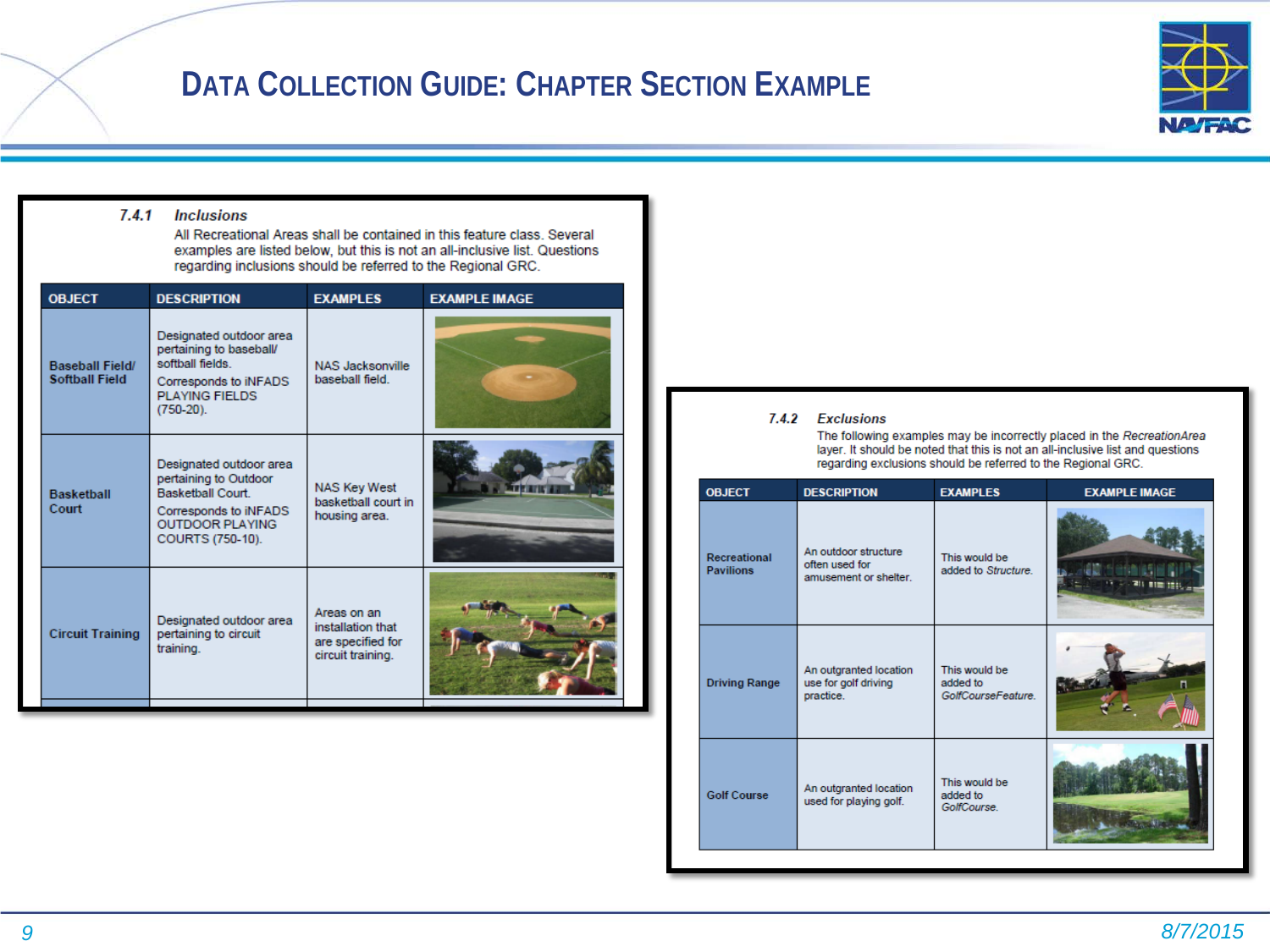

## **WEB-ENABLED USER REVIEW & FEEDBACK TOOL**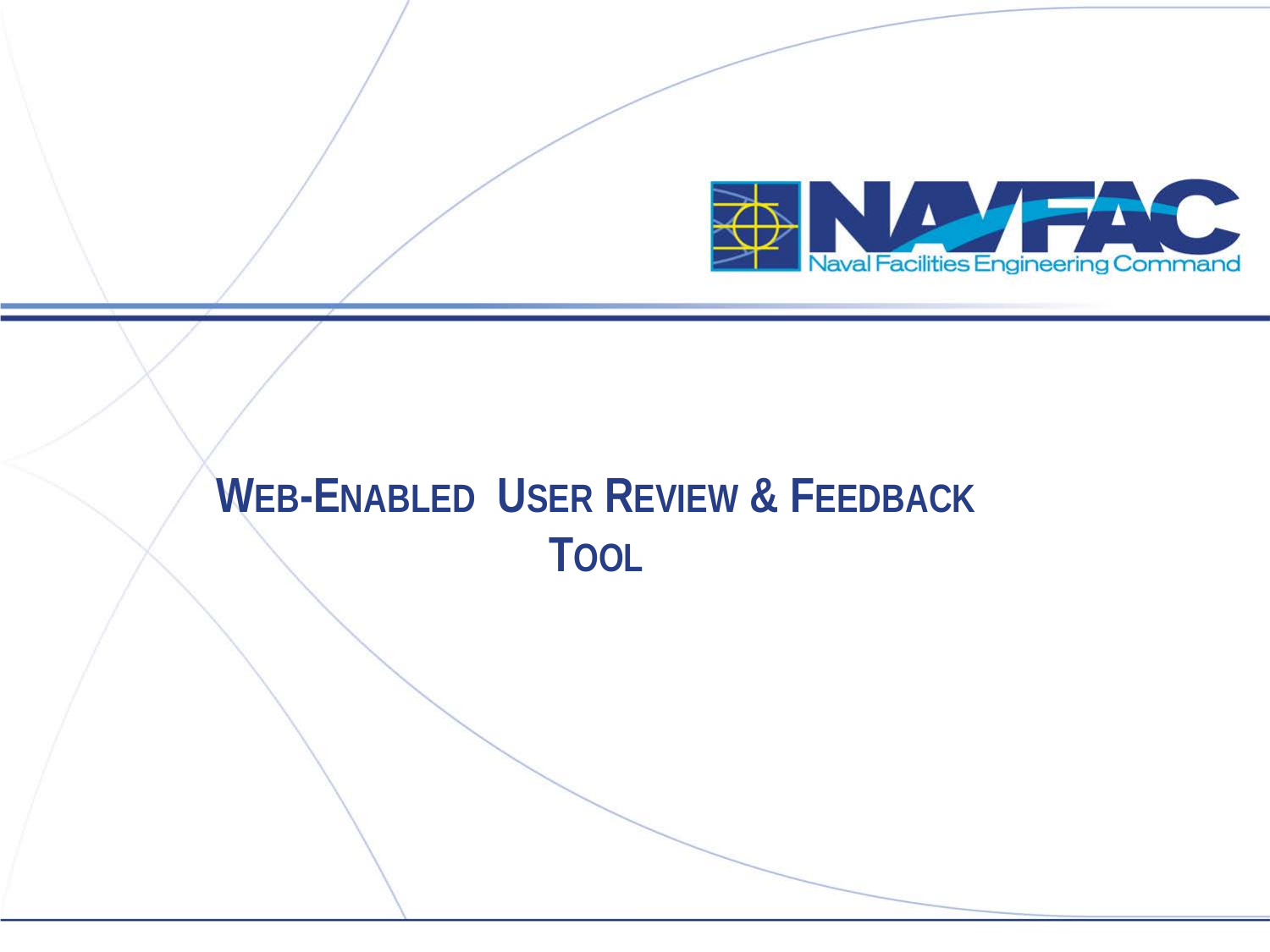## **USER NOTIFICATIONS**



## •**The 3 stage automated workflow**

#### • **User email alerts at each stage of the workflow**

- Draft Document has been posted
- Feedback period is closed for review
- Latest Version has been Posted

#### • **Administrative email alerts when comments have been posted**

|                                                                                                                           |                                                                           |                   |                               |                          |                                                        |                                                                                         | 8                                                                             | ы                                                 | New Comment: Chapter 01 (Building); 13 - Our Region collects this - M $\qquad \qquad \blacksquare$ |                                         |                                           |      |
|---------------------------------------------------------------------------------------------------------------------------|---------------------------------------------------------------------------|-------------------|-------------------------------|--------------------------|--------------------------------------------------------|-----------------------------------------------------------------------------------------|-------------------------------------------------------------------------------|---------------------------------------------------|----------------------------------------------------------------------------------------------------|-----------------------------------------|-------------------------------------------|------|
| $\mathbf{e}_3$                                                                                                            | NAVFAC Data Collection Guide Chapter 01 (Building) is now of the CIC CALL |                   |                               |                          |                                                        |                                                                                         | Message<br>Developer.                                                         | Adobe PDF                                         |                                                                                                    |                                         |                                           |      |
|                                                                                                                           | Message                                                                   | Developer         | Adobe PDF                     |                          |                                                        | <u>l</u> eUser not                                                                      |                                                                               | $\Box$ IM $=$                                     | Move to Folder<br>Create Rule                                                                      | <b>D B</b> Safe Lists                   |                                           | 沿    |
|                                                                                                                           |                                                                           | (3) IM -          | Move to Folder<br>Create Rule | è25<br>Safe Lists        |                                                        | M                                                                                       | Reply                                                                         | Reply Forward & Call -<br>to All<br>Respond       | Delete<br>:: Other Actions<br>Actions                                                              | Block Not Tunk<br>Sender<br>Junk E-mail | Categorize<br>$Up -$<br>Unread<br>Options | Find |
| Reply                                                                                                                     | Reply Forward & Call -<br>to All                                          |                   | Delete<br>til Other Actions - | Block Nat lunk<br>Sender | Categorize Follow Mark as<br>Up -                      | Find<br>Unread                                                                          | From:<br>To:                                                                  | HH [hhardester@critigen.com]<br>Heather Hardester |                                                                                                    |                                         | Sent: Wed 1/9/2013 12:21 PM               |      |
|                                                                                                                           | Respond                                                                   |                   | Actions                       | Junk E-mail<br>Jм.,      | Options                                                |                                                                                         | Co                                                                            |                                                   |                                                                                                    |                                         |                                           |      |
| Wed 1/9/2013 12:17<br>noreply@datacolectionadvisor.com<br>Sent:<br>From:                                                  |                                                                           |                   |                               |                          |                                                        |                                                                                         | New Comment: Chapter 01 (Building); 13 - Our Region collects this<br>Subject: |                                                   |                                                                                                    |                                         |                                           |      |
| To:                                                                                                                       |                                                                           | Heather Hardester |                               |                          |                                                        |                                                                                         |                                                                               |                                                   | From the comment created on Wed, 01/09/2013 - 12:20.                                               |                                         |                                           |      |
| Co<br>NAVFAC Data Collection Guide Chapter 01 (Building) is now open for review until Sat, 02/09/2013 - 00:00<br>Subject: |                                                                           |                   |                               |                          |                                                        |                                                                                         |                                                                               |                                                   |                                                                                                    |                                         |                                           |      |
|                                                                                                                           |                                                                           |                   |                               |                          |                                                        |                                                                                         | Posted on Chapter 01 at                                                       |                                                   |                                                                                                    |                                         |                                           |      |
| Please review the document posted at the following location before Sat, 02/09/2013 - 00:00:                               |                                                                           |                   |                               |                          | http://datacollectionadvisor.com/comment/13#comment-13 |                                                                                         |                                                                               |                                                   |                                                                                                    |                                         |                                           |      |
| http://datacollectionadvisor.com/chapters/chapter-01/1.0                                                                  |                                                                           |                   |                               |                          |                                                        |                                                                                         |                                                                               |                                                   |                                                                                                    |                                         |                                           |      |
|                                                                                                                           |                                                                           |                   |                               |                          |                                                        | ----------                                                                              |                                                                               |                                                   |                                                                                                    |                                         |                                           |      |
|                                                                                                                           |                                                                           |                   |                               |                          | Section: 3 Temporal                                    |                                                                                         |                                                                               |                                                   |                                                                                                    |                                         |                                           |      |
|                                                                                                                           |                                                                           |                   |                               |                          |                                                        |                                                                                         |                                                                               |                                                   |                                                                                                    |                                         |                                           |      |
|                                                                                                                           |                                                                           |                   |                               |                          |                                                        |                                                                                         |                                                                               | Comment:                                          |                                                                                                    |                                         |                                           |      |
|                                                                                                                           |                                                                           |                   |                               |                          | Our Region collects this feature every 3 years.        |                                                                                         |                                                                               |                                                   |                                                                                                    |                                         |                                           |      |
|                                                                                                                           |                                                                           |                   |                               |                          |                                                        |                                                                                         |                                                                               |                                                   |                                                                                                    |                                         |                                           |      |
|                                                                                                                           |                                                                           |                   |                               |                          |                                                        | Supporting Image: Building Roofline jpg<br>Supporting Document: Template Structure.docx |                                                                               |                                                   |                                                                                                    |                                         |                                           |      |
|                                                                                                                           |                                                                           |                   |                               |                          |                                                        |                                                                                         |                                                                               |                                                   |                                                                                                    |                                         |                                           |      |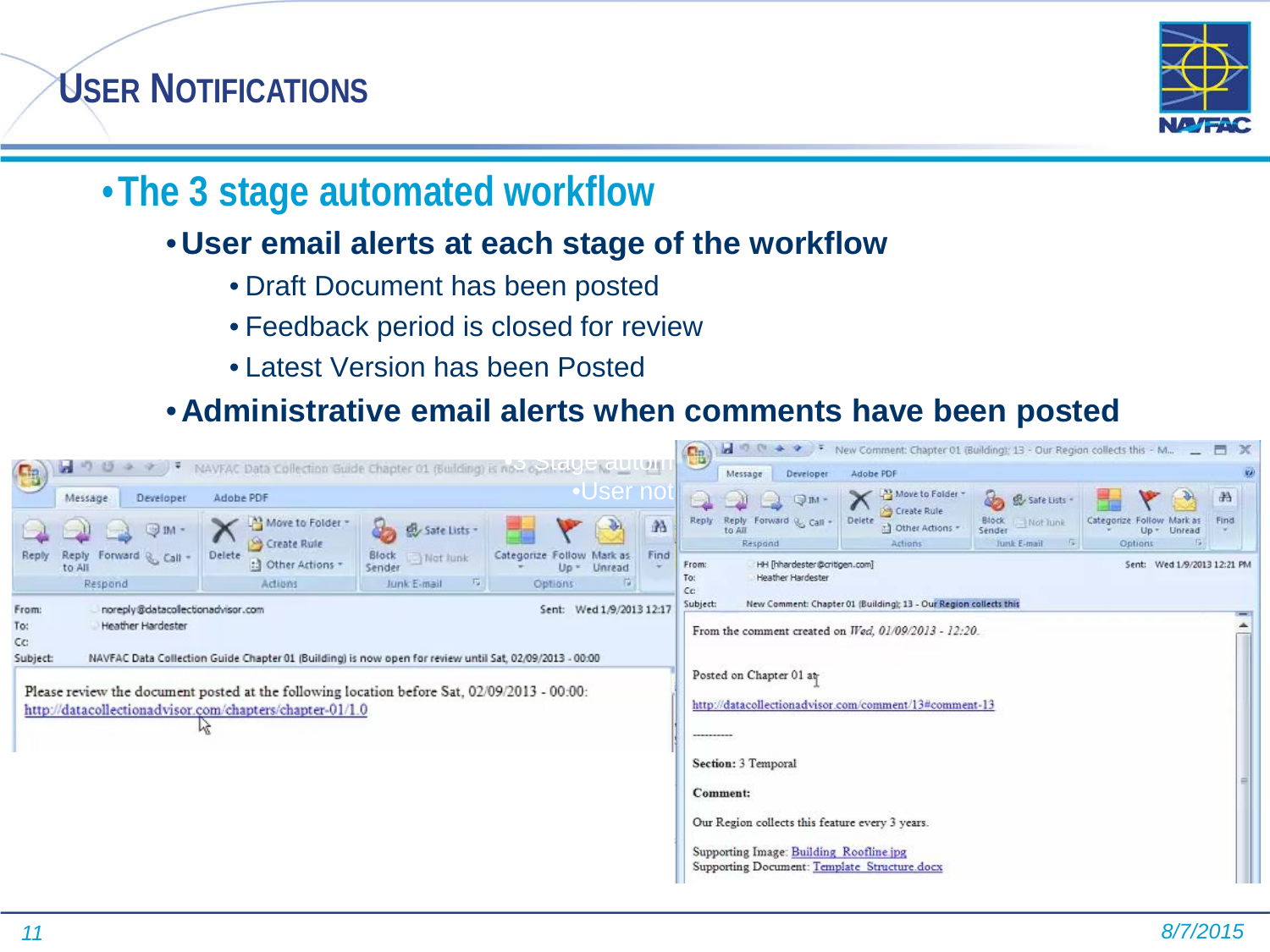## **DATA COLLECTION GUIDE: PROJECT FUTURE**



#### • **Site Visits with Stakeholders**

• Capture and evaluate current data collection practices, common data problems, and current inconsistencies to improve the DCG

#### • **Maintain compliance as data model changes**

• As new versions of the NDM are developed, the DCG will be updated

#### • **Develop future chapters as needed**

• A chapter will be developed for each data layer in the NDM

#### • **Document metrics and QA/QC process**

• Incorporate rules to ensure data quality and define metrics

#### • **Align with other initiatives as they present themselves**

- Data Catalogs & GRX Viewer facelift
- Standard Symbology